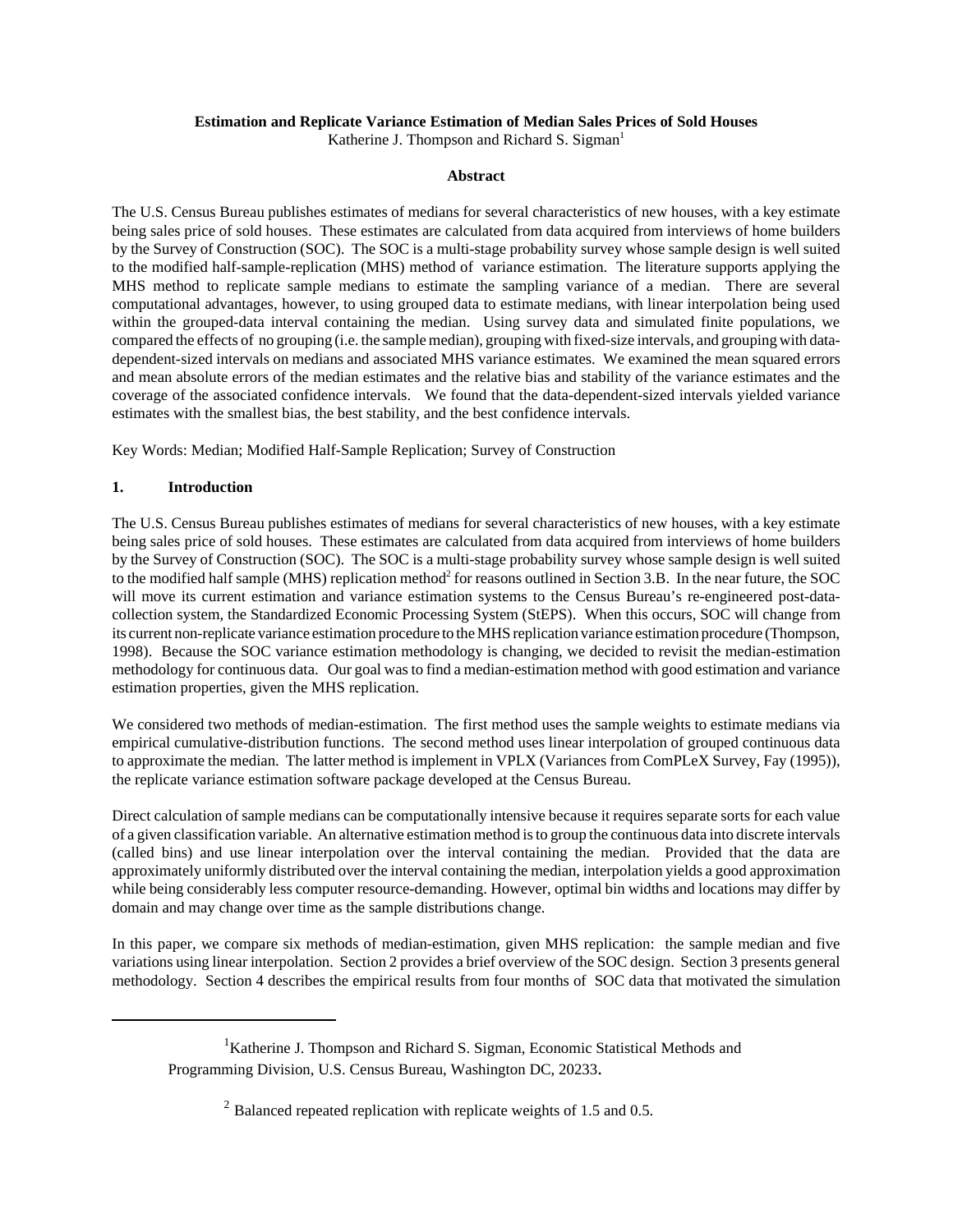study presented in Section 5. Section 6 provides our conclusions and recommendations.

# **2. SOC Sample Design**

The SOC universe contains two sub-populations: local areas that require building permits and local areas that do not. The SOC sample-units selected from the first sub-population comprise the Survey of the Use of Permits (SUP), and those selected from the second sub-population, the Nonpermit Survey (NP). The SUP sample comprises the majority of the SOCestimate. The two samples are multi-stage probability samples stratified by variables with high expected correlation with the survey's key statistics: housing starts, completions, and sales.

The first stage of the SUP and NP sample selection is a subsample of 1980 design Current Population Survey (CPS) Primary Sampling Units (PSUs), which are contiguous areas of land with well-defined boundaries. Thus, both surveys are conducted in the same PSUs but are otherwise independent samples. The PSUs were stratified within region by weighted 1980 population 16 years and older, weighted 1982 residential permit activity, and percent of housing in nonpermit areas. When possible, strata consisted of PSUs from the same state with the same metropolitan status. One PSU per stratum was selected. Self-representing (SR) PSUs were included in the sample with certainty (the stratum consists of one PSU). Nonself-representing (NSR) PSUs were selected with probability proportional to size (PPS) from strata containing more than one PSU.

The second stage of SUP sample selection is a stratified systematic sample of permit-issuing places within sample PSUs (selected once a decade). These places were stratified by a weighted average of the ratio of permit-issuing activity in year i to the total US permit activity in year i  $(i = 78, 81, 82)$ . In many cases, only one second stage unit was selected. The third stage of SUP sample selection is performed monthly: each month, Field Representatives (FRs) select a systematic sample of building permits from the permit offices in each sampled permit-issuing place. One-to-four-unit building permits are selected systematically in such a way that an overall one-in-forty sample is achieved; five-or-moreunit building permits are included with certainty. The third-stage samples are independent by month; the first and second stages are not.

The second stage of NP sample selection is a stratified systematic sample of small land areas (1980 Census Enumeration Districts, or EDs), stratified by 1980 Census population size. For the third stage of NP sample selection, field representatives completely canvass all of the roads in the sampled EDs (called segments). To reduce canvassing, a few of the larger EDs were subsegmented and one subsegment selected, or large EDs were 1-in-2 subsampled. Currently, there are a total of seventy-one active nonpermit segments. All new housing units are included in the NP sample with certainty.

Median estimates are derived from the pooled SUP and NP samples and are calculated using a post-stratified weight for the SUP portion and an unbiased weight for the NP portion.

# **3. Methodology**

- A. Median-Estimation Procedures
- 1. Sample Median

One procedure for estimating the median of a population is calculate the sample median from ungrouped data, using the sample weight to locate the median. This approach is recommended in Kovar, Rao, and Wu (1988) and Rao and Shao (1996). The procedure uses the following steps:

- ! sort the sample observations in ascending order;
- ! accumulate the sum of the associated survey weights;
- ! select the first observation for which the associated sum of the weights exceedsfifty percent of the total weight.
- 2. Linear Interpolation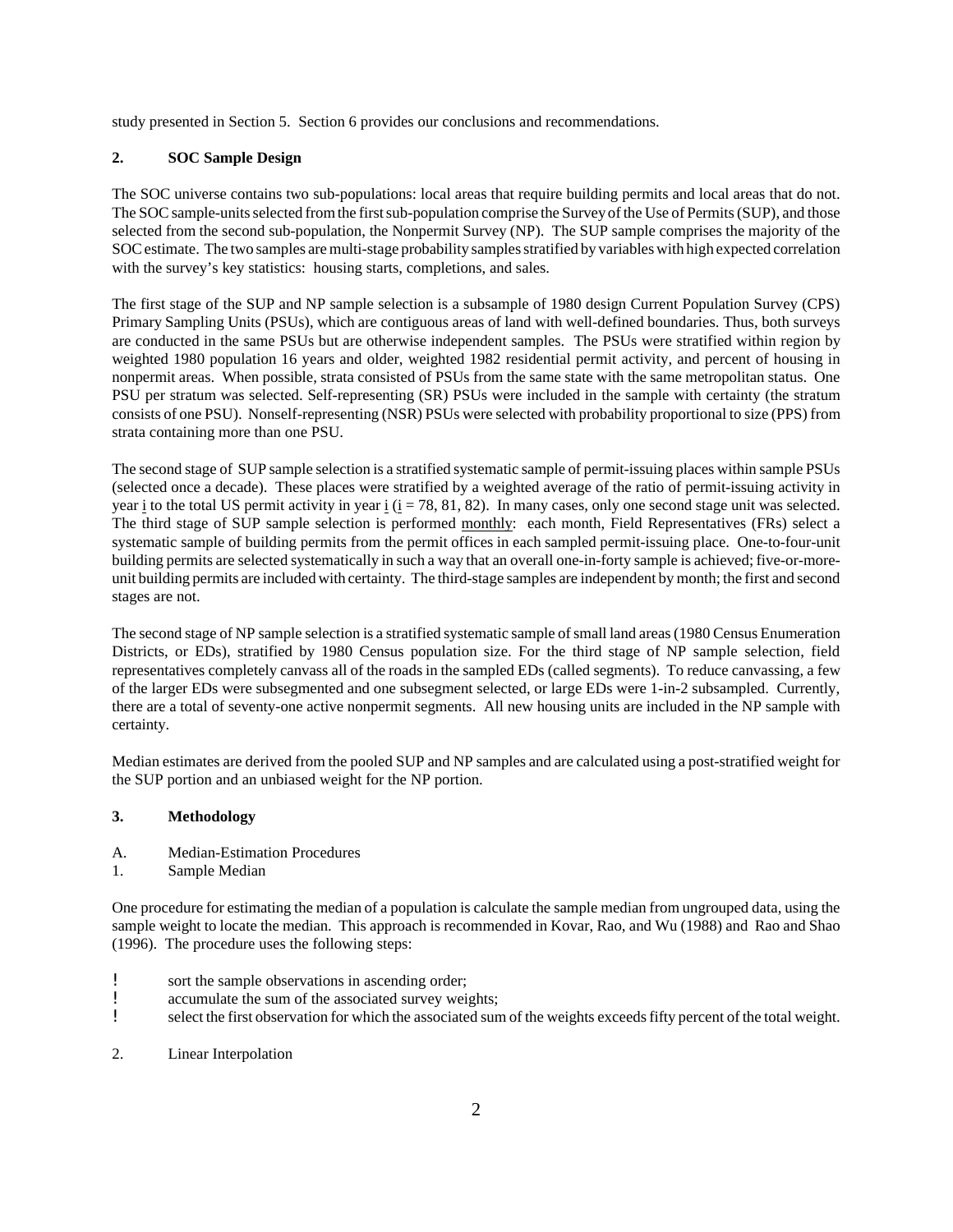Another approach for estimating the median of a population is to group the sample data and interpolate for the sample median. Woodruff (1952) provides the following formula for linear interpolation of a sample median:

$$
\hat{M} = F^{-1}(\frac{1}{2}\hat{N}) \approx II + (\frac{\frac{1}{2}\hat{N} - cf}{f_i}) * (i)
$$
\n(2.1)

where  $F =$  the cumulative frequency of the characteristic using sample weights

- $ll =$  lower limit of the bin containing the median
- $\hat{N}$  = estimated total number of elements in the population
- $cf =$  cumulative frequency in all intervals preceding the bin containing the median
- $f_i =$ median class frequency (estimated total number of elements in the population of the interval containing the median)
- $i =$  width of the bin containing the median

This is the method used by the current SOC production **variance estimation** system for monthly estimates and is also the linear interpolation method employed by VPLX.

We considered two options for setting the class size (bin widths) for the interpolation. The first option develops bins based on the specific characteristic under consideration using the original data. The second option linearly transforms the data to a standard scale and then uses a standard set of bins for every characteristic. We used the following linear transformation:

$$
X'_i = X_i \ast \frac{1,000}{Q_3} \tag{2.2}
$$

where  $Q_3$  is the third quartile of the sample distribution (estimated using the ordered observations and sample weight as outlined in Section 2.A.1). The interpolated median of the X is multiplied by  $(Q_3/1000)$  to obtain an estimated median on the original scale<sup>3</sup>. This procedure is equivalent to simply dividing the original sample from 0 to  $Q_3$  into  $\underline{x}$  bins of equal width and placing the remainder of the data into one bin which, by design, is much larger than the others.

This procedure is designed forsymmetric or positively skewed distributions(usually the case with economic data). The data in the last bin is not used to estimate the median because it is greater than  $Q_3$ , which is expected to be far from the median. If we based the linear transformation on  $Q_1$  (the first quartile), the bin containing the median might be very close to the lowest bin in the distribution. In this case, the difference in variability between an interpolated median and the sample median would be small.

Using the original data to develop medians has the advantage of producing production ready estimates and SEs. Determining the appropriate fixed bin width is difficult, however. As the bin widths get small (approach width 1), the variance estimates become more unstable. As the bin widths increase, the bias of the estimate due to interpolation increases. The "optimal" bin size balances variance estimate stability and bias. Unfortunately, the optimal bin width may not remain constant between samples. Often, the distributions change over time, and the bins widths/locations in the sample should reflect this change in scale. Moreover, the optimal bin width may be different for different values of

$$
X_i'' = (X_i - X_{(1)}) \ast \frac{1,000}{Q_3(X_i - X_{(1)})},
$$
 where  $X_{(1)}$  is the first order statistic and  $Q_3(X_i - X_{(1)})$  is

calculated from the distribution of  $(X_i - X_{(1)})$ . To obtain an estimated median on the original scale, multiply the interpolated median by  $(Q_3(X_i - X_{(1)})/1000)$  and add  $X_{(1)}$ .

 $3$  If the distribution contains negative values (e.g., a distribution of net income), then use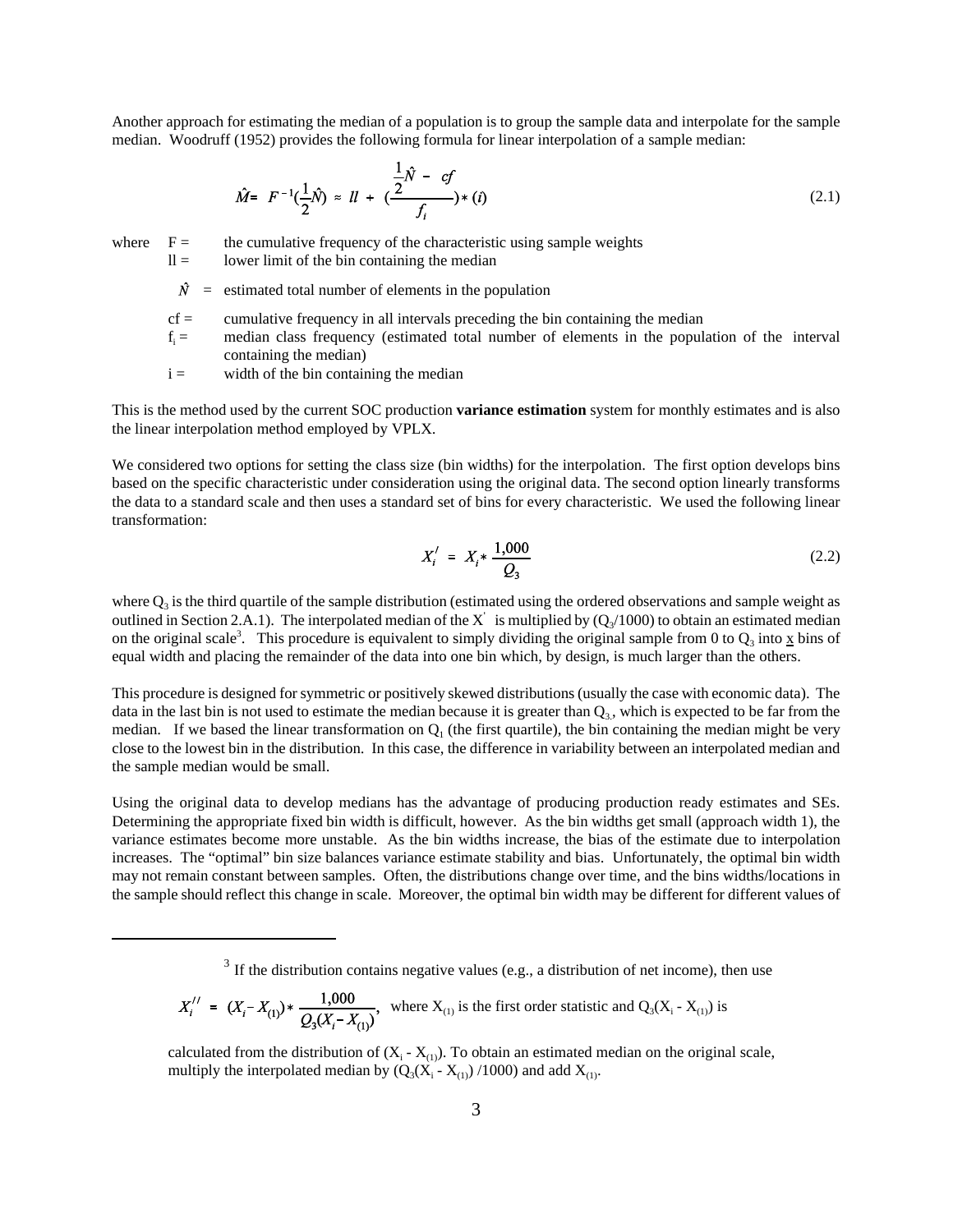a classification variable: for example, the optimal bin width for the Midwest's sales price is probably different from the optimal bin width for the South's sales price.

The desire to have the width of the bin depend on the sample motivated the linear transformation. The "standard" bin widths used for the transformed data less than  $Q_3$  are not standard on the untransformed scale: the bin width is datadependent. Using the linearly transformed data requires more bookkeeping in terms of scaling constants but easily allows for changes in the scale and shape of the distribution.

Figures 1 through 4 illustrate the effect of the linear transformation on the bin widths and location for two distributions. Figures 1 and 2 present a distribution that has a large spread of data values, including a few very large observations. Figures 3 and 4 present a distribution consisting of primarily small data values.

Figure 1 presents a histogram of the original distribution for houses sold with conventional financing, with bin width of \$25,000 [Note: the bin size was selected purely for presentation convenience, since this is a long-tailed distribution]. The median of this distribution is \$167,130, and  $Q_3$  is \$225,000. Figure 2 presents the histogram of the linearly transformed distribution with bin width of 50. In this example, the transformed bins of width 50 are equivalent to bins of width \$11,250 on the original scale ((\$225,000/1000)\*50). Recall that the original-data bin sizes considered are \$1,000 and \$2,000. Thus, the transformed-data bins of width 4 would have a width of \$900 on the original untransformed scale. Notice the large "spike" at the last bin, which contains all of the sample greater than  $Q_3$ .

These figures also illustrate the differences in distribution of sample sizes across bins between the two methods. Using fixed bin widths with the original data results in quite variable bin sample sizes (see Figure 1). In contrast, by design the sample sizes within the data-dependent bins are much more uniform for all but the last bin (see Figure 2).



**Figure 1**: Original Distribution of Sales Price of Houses Sold With Conventional Financing Bin Width  $=$  \$25,000



**Figure 2** Original Distribution of Sales Price of Houses Sold With FHA Loans Bin Width  $=$  \$4,000

Figure 3 presents a histogram of the original distribution of houses sold with FHA loans, with bin width of \$4,000 (again, the bin width is chosen for presentation convenience). The median of this distribution is \$108,280, and  $Q_3$  is \$124,990. Figure 4 presents the histogram of the linearly transformed distribution with bin width of 50. In this example, the transformed bins of width 50 are equivalent to bins of width \$6,250 on the original scale, and the transformed-data bins of width 4 would have approximate width \$500 on the original untransformed scale.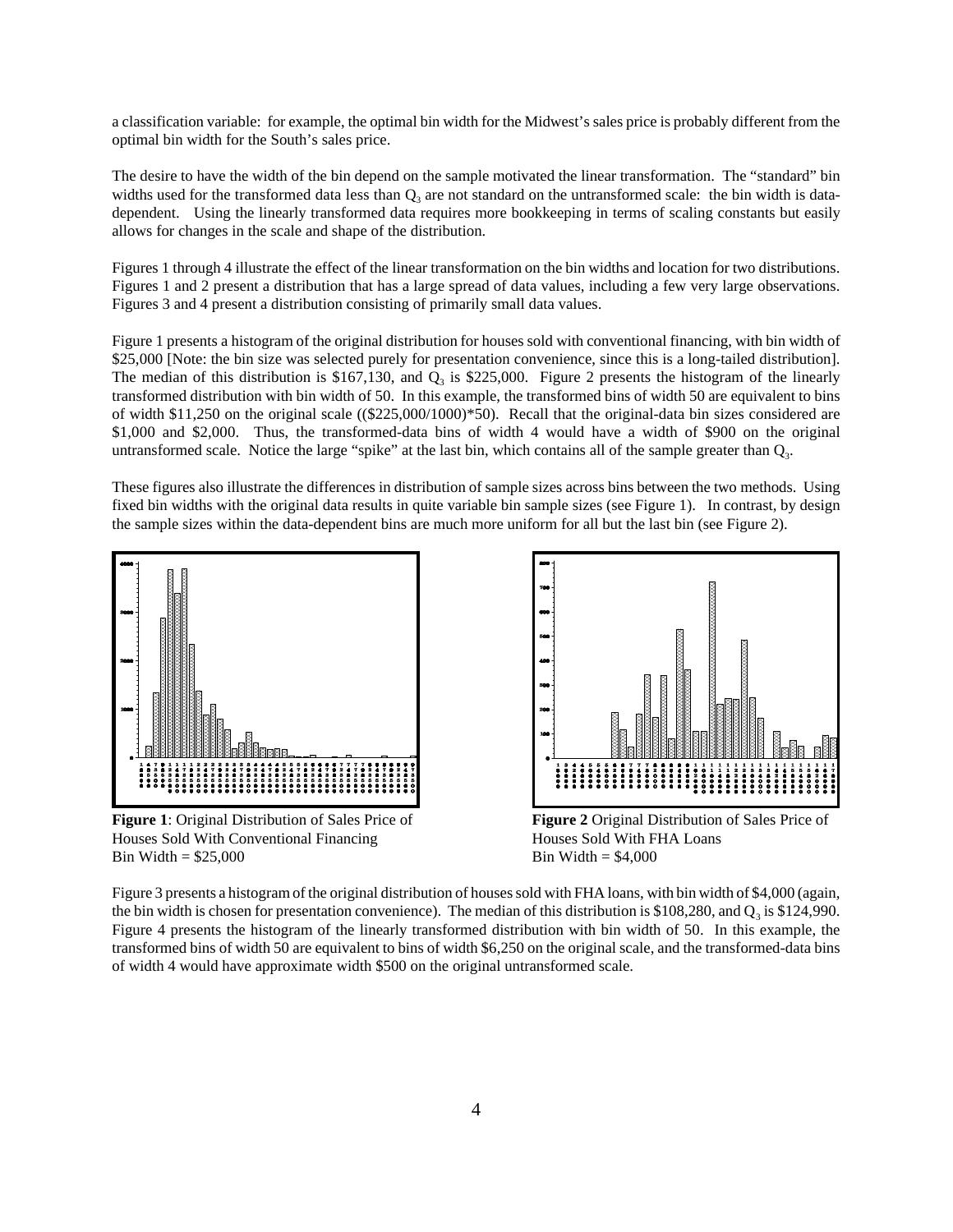

**Figure 3** Transformed Distribution of Sales Price of Houses Sold With Conventional Financing Using Bin Width  $= 50$ Bin Width on Untransformed Scale = \$11,250



**Figure 4** Transformed Distribution of Sales Price of Houses Sold With FHA Loans Using Bin Width  $= 50$ Bin Width on Untransformed Scale = \$6,250

Figures 1 through 4 demonstrate the flexibility of the bins developed for linearly-transformed data. The bin size on the untransformed scale expands or contracts, depending on the spread ofthe data. Moreover, the data-dependent bin sample sizes are less variable compared to those associated with fixed bins.

To evaluate the first interpolation option (original-data-interpolated medians), we used two different sets of bin widths (classification sizes): bins of size \$2000 (the same bin width used in the current production variance estimation system) and bins of size \$1000. [Note: The VPLX variance estimation software would not allow any bin size smaller than 1000 because the number of classes exceeded the allowable array range.] After examining several months of sales price estimates for the total U.S., we assumed that median sales price would always be larger than \$36,000 and smaller than \$550,000, so the first original-data classification is always (low - 35,999) and the last original-data classification is always (550,000 - high): this yields 257 bins of size \$2000 or 514 bins of size \$1000, plus one bin of size \$36,000 and one bin whose width depends on the largest observation in the sample. One obvious problem with the locations of these bins is the potential effect of inflation. It is conceivable that within special financing categories or certain regions, the median sales price for houses sold could approach \$550,000, and the interpolation would fail as a consequence.

To evaluate the second interpolation option (transformed-data-interpolated-medians), we used three different sets of bin widths: bins of size 4, 25, and 50. The bins of size 4 were chosen to be analogous to the bins of size 2000 in terms of the **number** of bins. There are 250 bins of size 4 for the transformed data less than Q<sub>3</sub>, and one larger bin containing all data greater than  $Q_3$ . The selection of widths 25 and 50 was somewhat arbitrary: we chose bin size 50 to get a total of twenty bins for the data less than  $Q_3$ ; and we chose bin size 25 to examine the effect of doubling the number of bins/halving the width of the bins for data less than  $Q_3$ . The transformed-data median is always less than 1,000, so the last transformed-data classification is always (1,000 - high). Thus, by definition the last bin contains up to twenty-five percent of the data and is considerably wider than the other bins.

## B. Variance Estimation

We used the Modified Half Sample (MHS) replication method (Fay, 1989 and Judkins, 1990) to estimate the variance of a median as supported in the literature (e.g. Rao, Wu, and Yue (1992); Rao and Shao (1996); Kovacevic and Yung (1997) for balanced repeated replication; and Judkins (1990) for MHS replication). MHS replication is a variation of the "traditional" balanced half-sample variance estimation described in Wolter (1985, pp. 110-152). Balanced halfsample replication (BRR) is a variance estimation method designed for a two-PSU per stratum design. With BRR, a halfsample replicate is formed by selecting one unit from each pair and weighting the selected unit by 2 (so that it represents both units). Thus, estimates for every PSU are included in each replicate although half are weighted by zero. Replicates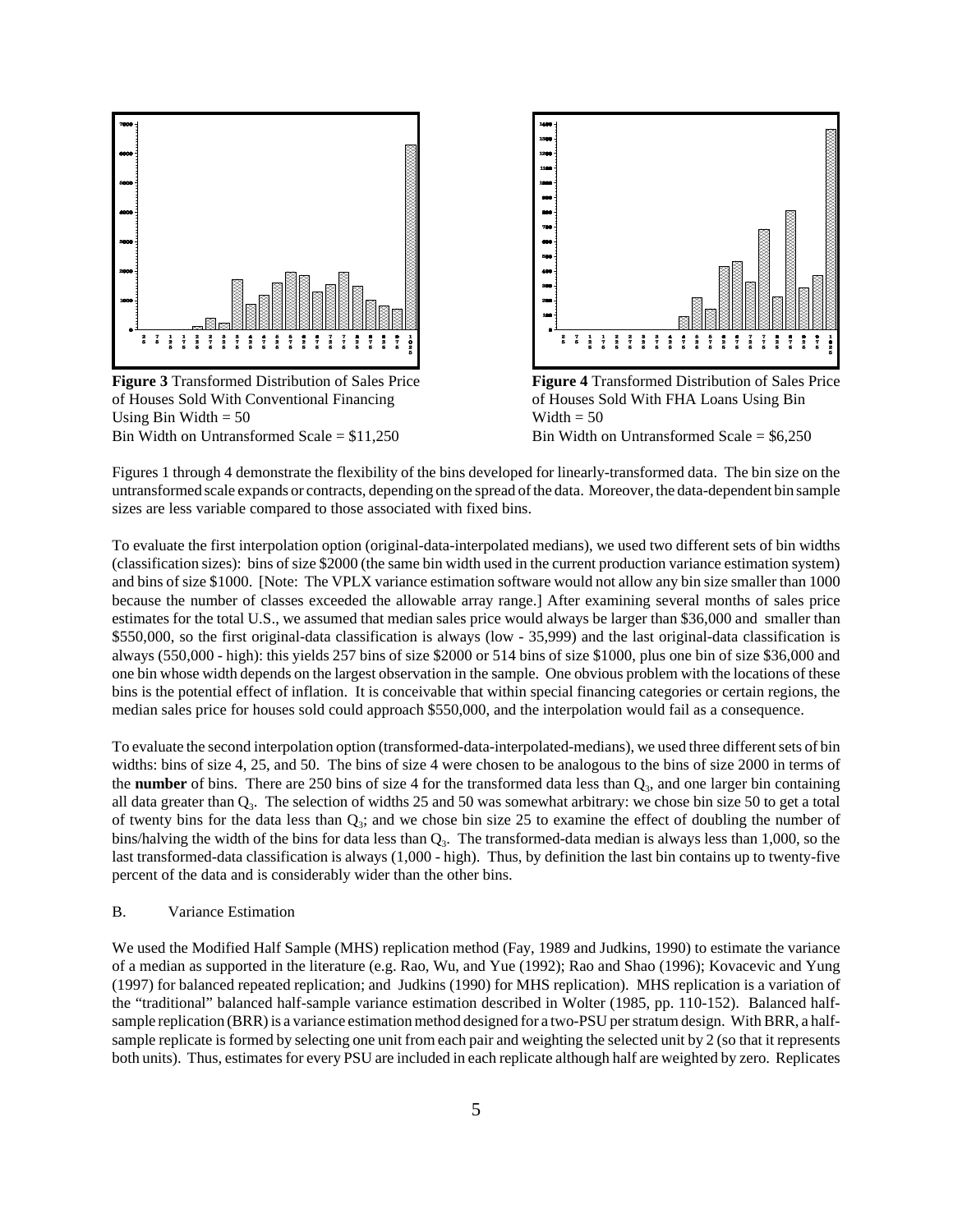(half-samples) are specified using a Hadamard matrix. See Wolter (1985, pp. 114-115) for a detailed description of the replicate formation procedure using Hadamard matrices. MHS replication uses replicate weights of 1.5 and 0.5 in place of the 2 and 0. The standard error for a median estimate using MHS replication is given by

$$
\hat{SE}(\hat{Med}) = \sqrt{\frac{4}{R} * \sum_{r=1}^{R} (M\hat{e}d_r - \hat{Med}_0)^2}
$$
 (2.3)

where the r subscript refers to the replicate r median estimate  $(r = 1, 2,...,R)$  and the 0 subscript refers to the full sample the median estimate. This expression contains a four (4) in the numerator because the MSE of the replicate estimates is too small by a factor of  $1/(1-0.5)^2$ . See Judkins (1990).

Neither the SUP nor the NP designs are two-sample-unit-per-stratum designs. At the first stage, one PSU per stratum is selected. The second and third stages are systematic samples, and often only one unit per stratum was selected at the second stage. A common approach used to address the one sample-unit per stratum problem is to

- ! "split" the SR sample-units into two panels per sample-unit using the original sampling methodology;
- **EXECUTE:** form collapsed strata by pairing two (or three) "similar" NSR sample-units; and apply the half-sample approach in such a way that the elements contributing to
- apply the half-sample approach in such a way that the elements contributing to the half samples are panels within sample-units for SR sample-units and are the first stage sample-units (PSUs) within collapsed strata for NSR sample-units.

The current SOC production variance system uses a Keyfitz estimator (a paired difference estimator) for NSR sample and a approximate sampling-formula estimator for SR sample to produce **level** estimate variances (Luery, 1990). Because SOC methodologists had already collapsed NSR strata for their paired difference estimator, a BRR-like application was a logical extension of the pre-existing variance estimation structure. For MHS replication, we sort permits within predetermined sample-unit groups in SR units by geography and authorization date and systematically split the ordered sample into two panels as suggested in Wolter (1985, p. 131). Although this is essentially the only approach available for the SOC design, this method may not provide the correct variance estimates since units in both panels are correlated (in the original half-sample method, the two PSUs in the stratum are assumed independent). For more details on the replicate assignments, see Thompson (1998).

The SOC production system uses the Woodruff method (Woodruff, 1952) to estimate the standard error of a median. The Woodruff method uses the estimated SE of a proportion  $p (p = 0.50$  for median-estimation) and projects the interval  $(p \pm SE(p))$  through the cumulative frequency distribution to obtain the lower limit of a 62.86 percent confidence interval for the median (the SE(p) can be estimated using replicate methods). The SE of the median is then estimated by subtraction. This methodology has had mixed success in the past according to SOC survey analysts.

## **4. Empirical Data Results**

Initially, we used four months of SOC sample data to examine the variances of the median-estimation methods for sales price of sold houses: March 1997, May 1997, June 1997, and July 1997. We produced medians by region and by type of financing. We used the same weight used by the SOC production estimation and variance systems (post-stratified for SUP sample and unbiased for NP sample), pooling both surveys' data to obtain medians. Each set of variance estimates was produced using 200 replicates.

We found that the six median-estimation methods produced very similar estimates, but yielded three distinct sets of SEs: one set for the sample median, one set for the original-data-interpolated medians (fixed bin width), and one set for the transformed-data-interpolated medians (data-dependent bin width). There was no clear relationship between bin width and SE estimates within the two sets of interpolated medians. Indeed, within type of data (original or transformed), the SEs were all very close. Clearly, there was a linear transformation and an interpolation effect. None of the medianestimation methods yielded standard errors resembling the published standard errors, so there was no available argument for publication consistency.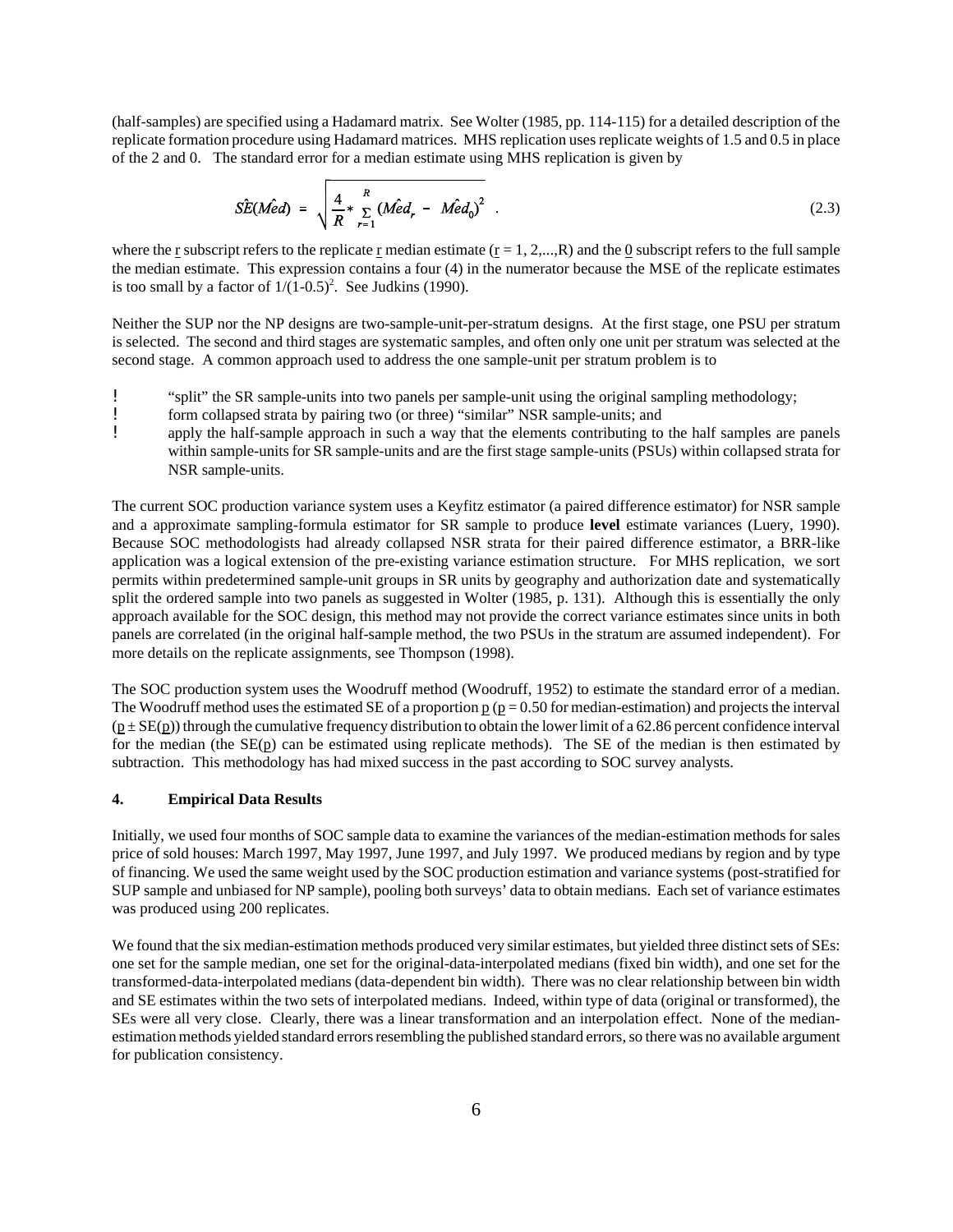Moreover, there is some evidence that the Woodruff method publication SEs are underestimates or are at least inappropriate forthe sample design used. Kovar, Rao, and Wu (1988) compared Woodruff SEs and BRR standard errors and found that the two methods had similar properties except for the case of stratified samples, where the strata are based on highly correlated separate variables (such as the SOC design). In this case, the Woodruff SE is often too small, and they concluded that "the BRR...methods (sic) are more robust to different population structures, since the error is extracted directly from the replicates." When the production system Woodruff SEs used the directly-calculated SE(p), the Woodruff SEs were generally smaller than the replicate SEs.

The empirical results left us in a quandary. We had three distinct sets of variance estimates, and no "gold standard" against which to measure them. Because our empirical results were inconclusive, we conducted a Monte Carlo simulation study to evaluate the properties of the MHS variance estimates produced from the different median estimators.

# **5. Simulation Study Comparison**

### A. Procedure for Simulation Study

We created four finite artificial populations based on a data analysis of four SOC sample populations: one type-offinancing population (Conventional Financing) and three regional populations (Midwest (Region 2), South (Region 3), and West (Region 4)). These populations represented a variety of the types of SOC populations from which estimates are produced. Note that the SOC type-of-financing population is not independent of the SOC-region populations.

To approximate the finite population of sales price for houses sold, we generated w<sub>i</sub> records for each sample-unit i. where  $w_i$  is the sample weight associated with unit  $\underline{i}$ . The distributions of sales price for single-unit sold houses could be approximated by lognormal distributions. The lognormal distribution has the probability density function

$$
f(y) = \frac{1}{y - \theta} \frac{1}{\sqrt{2\pi}\sigma} \exp\left(-\frac{1}{2} \left(\frac{(\log(y - \theta) - \zeta)}{\sigma}\right)^2\right) \text{ for } \theta < y < \infty
$$

where 2 is the threshold parameter, . is the scale parameter, and F is the shape parameter.

From our models, we generated four simulated finite bivariate populations with expected correlation D=0.6 using the method outlined in Naylor et al (1968, p. 99). The first of the two variables in each population represented sales price of sold houses and was obtained by generating a random normal variable with mean. and variance  $F^2$  using the parameters determined above, then exponentiating and shifting by the appropriate location parameters(2). The second variable was used to form strata and first stage clusters. This variable had a marginal standard normal distribution and was obtained by independently generating a second standard random normal value, multiplying it by 0.8, and adding this term to  $0.6 \times$  the standard normal random variable used to generate the sales price variable. Percentiles, sample skewness, and sample kurtosis of each simulated population's sales price variable were very close to the corresponding statistics in the original population, especially when outliers were deleted using the resistant outer fences rule described

in Hoaglin and Iglewicz (1987). Each population's size was the  $\hat{N}$  estimated from the sample populations. Model

parameters, sample correlations (between simulated sales price and stratifying variable), population size (N), and sample sizes (n) are reported in Table 1.

|  | Table 1: Characteristics of Simulated Populations and Sample Sizes of Stratified Samples |  |
|--|------------------------------------------------------------------------------------------|--|
|  |                                                                                          |  |

| <b>Sales Price</b><br>Parameters | Correlation<br>(Stratifier, | Population<br>Size | Sample Size |
|----------------------------------|-----------------------------|--------------------|-------------|
|                                  | Sales price)                |                    |             |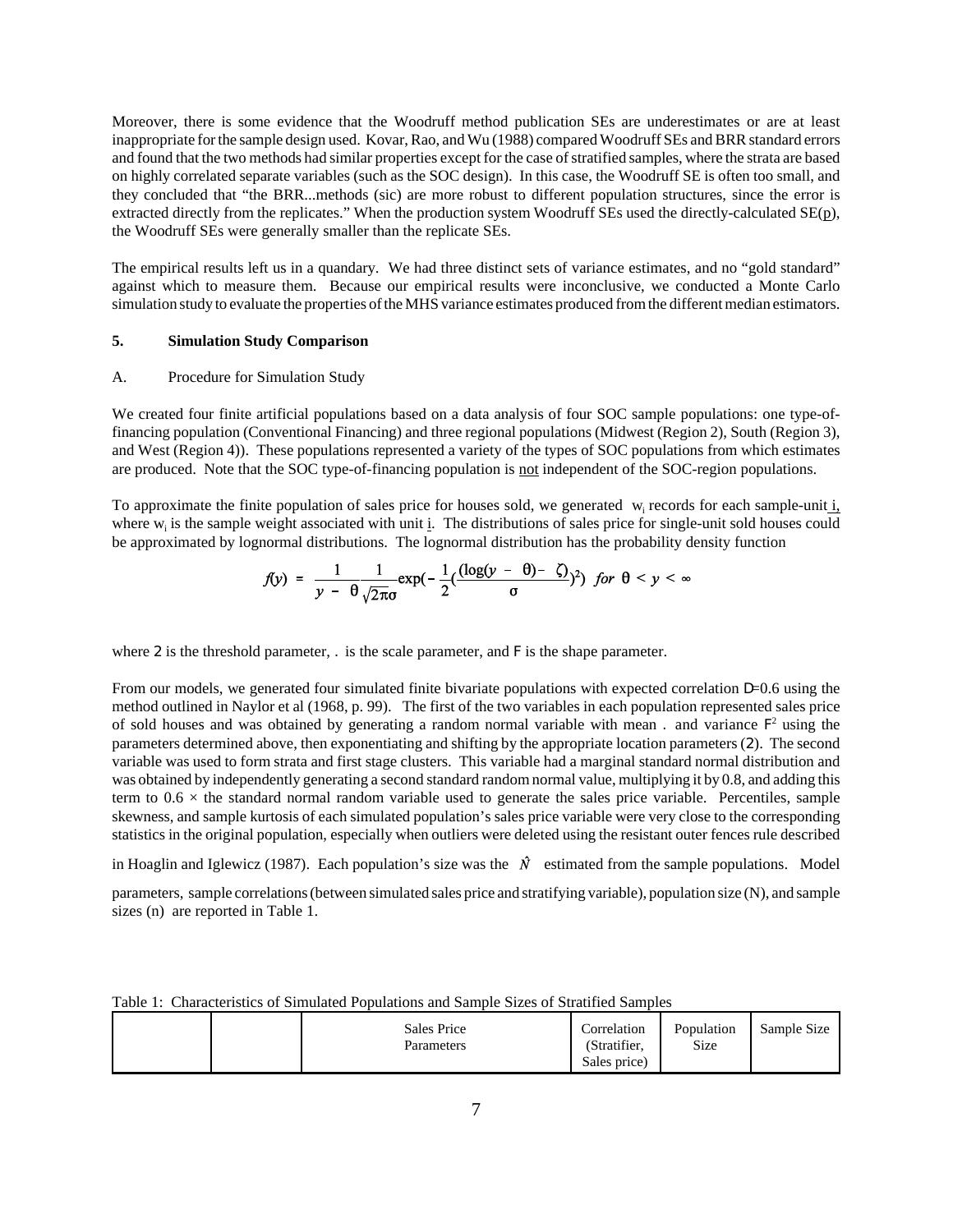| Population                | Distribution | 2     |        | Н     | D       | N     | n   |
|---------------------------|--------------|-------|--------|-------|---------|-------|-----|
| Conventional<br>Financing | lognormal    | 27578 | 0.4895 | 11.84 | 0.57030 | 25150 | 500 |
| Midwest                   | lognormal    | 31801 | 0.5957 | 11.69 | 0.55835 | 6500  | 150 |
| South                     | lognormal    | 29414 | 0.5549 | 11.55 | 0.55929 | 14550 | 300 |
| West                      | lognormal    | 53781 | 0.5822 | 11.59 | 0.55525 | 11550 | 250 |

After generating the finite populations, we formed 50 equal sized strata in each population, then selected two sets of samples for two different survey designs:

- ! The first design is patterned after the SUP sample of permitsfor four-or-less-housing unitsin SR permit offices in SR PSUs (approximately 28% of the SOC sample). In this study, we selected 5000 stratified withoutreplacement random samples from each simulated population using the same sampling rate in each stratum. To perform MHS replication, we sorted the sample within each stratum by stratifying variable and then systematically split the sample into two panels.
- ! The second design is patterned after the SUP sample of permits for four-or-less-housing units in NSR permit offices in SR PSUs and in SR permit offices in NSR PSUs (approximately 40% of the SOC sample). In this study, we selected 5000 two-stage samples from each simulated population. The first stage is stratified withoutreplacement random sample of two PSUs per stratum  $(N_h = 5)$ . The second stage is a systematic sample of units within PSUs. Because all PSUs are the same size, this study does not take the SOC PPS sampling into account and does not include the collapsing of first-stage units. The MHS replication uses the first-stage sample units (PSUs) within the same strata. The replicate weights do not account for large sampling fractions at the first stage of selection as recommended in Wolter (1984, p. 122), so all of the variance estimates are probably upwardly biased.

We did not attempt to simulate the SUP sample of permits for four-or-less-housing units in NSR PSUs and NSR permit offices (a three-stage sample, approximately 25% of the SOC sample); the SUP sample of permits for five-or-more housing units(approximately 2% of the SOC sample); or the NP sample of EDs(approximately 5% of the SOC sample). The three-stage sample, although non-negligible in SOC, is rarely used by other surveys at the Census Bureau, and the other two sectors of the SOC design do not contribute enough to the estimates to warrant a separate investigation.

To examine the precision of each median-estimation procedure over repeated samples, we estimated empirical Mean Squared Errors (MSE) and Mean Absolute Errors (MAE) from the 5000 samples for:

| SM:            | the sample median of each half-sample                                                            |
|----------------|--------------------------------------------------------------------------------------------------|
| <b>IO2000:</b> | interpolated medians using original data, bins of size 2000 (fixed bin width)                    |
| <b>IO1000:</b> | interpolated medians using original data, bins of size 1000 (fixed bin width)                    |
| IT4:           | interpolated medians using linearly transformed data, bins of size 4 (data dependent bin width)  |
| IT25:          | interpolated medians using linearly transformed data, bins of size 25 (data dependent bin width) |
| <b>IT50:</b>   | interpolated medians using linearly transformed data, bins of size 50 (data dependent bin width) |

The linear transformation was performed **once** for procedures IT4, IT25, and IT50. The original data were transformed using the full sample  $Q_3$ , and these transformed data were assigned to the half-samples (including replicate 0, the full sample). Table 2 provides the median and third quartile of each finite population, along with the bin widths on the original scale for the transformed data.

|  |  | Table 2: Median, Third Quartile, and Bin Widths on Original Scale for Transformed Simulated Data |  |
|--|--|--------------------------------------------------------------------------------------------------|--|
|  |  |                                                                                                  |  |

| P <sub>O</sub><br>ulation | $\cdot$<br>edian<br>M |  | Width<br>B1n.<br>.       |  |
|---------------------------|-----------------------|--|--------------------------|--|
|                           |                       |  | $\overline{\phantom{a}}$ |  |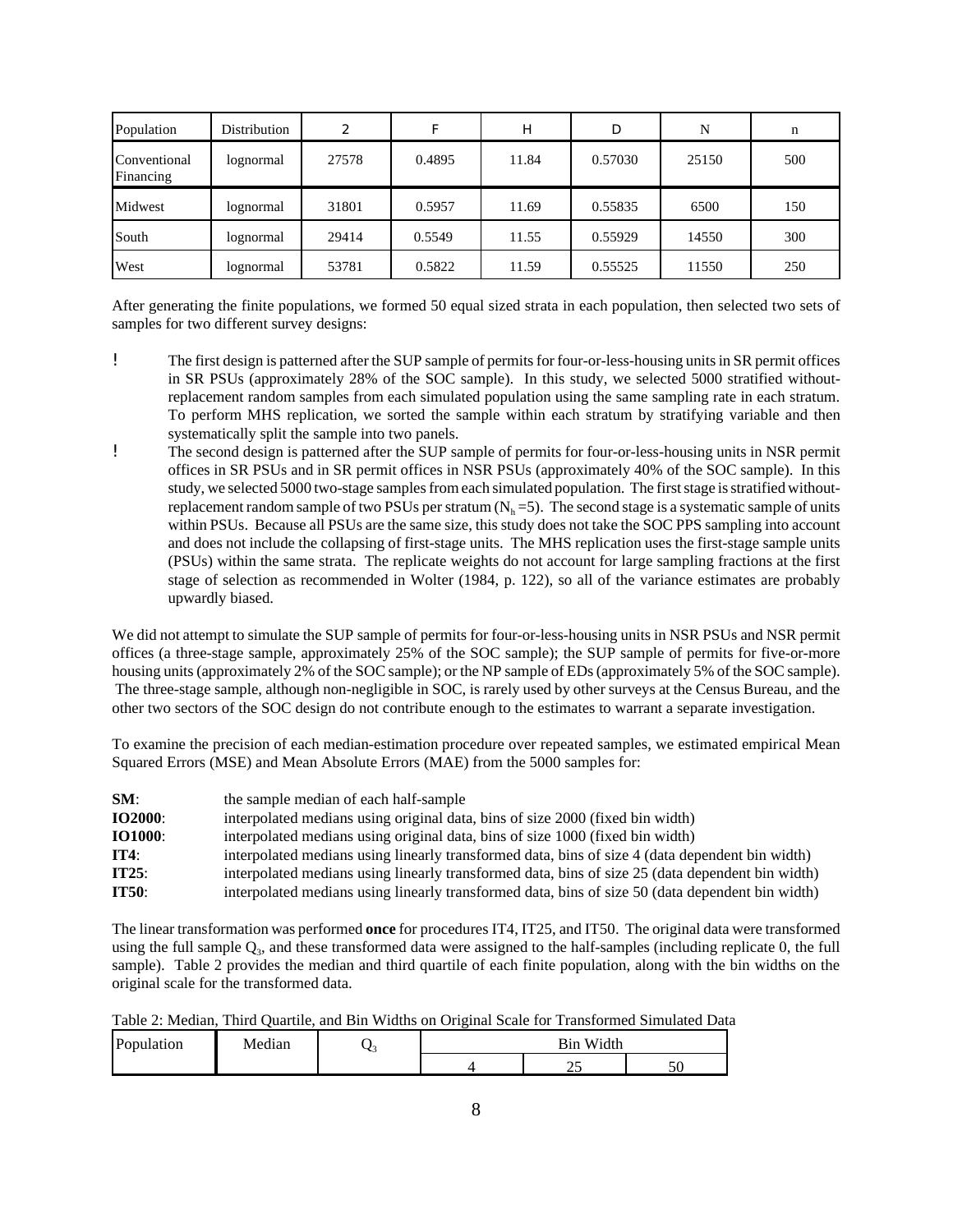| Conventional<br>Financing | 167173 | 222263 | 889 | 5557 | 11113 |
|---------------------------|--------|--------|-----|------|-------|
| Midwest<br>(Region 2)     | 151312 | 210647 | 843 | 5266 | 10532 |
| South<br>(Region 3)       | 133745 | 180868 | 723 | 4522 | 9043  |
| West<br>(Region 4)        | 162130 | 214320 | 857 | 5358 | 10716 |

We calculated  $M(.)$ , the empirical MSE of median-estimation procedure  $\underline{i}$  as

$$
M(\zeta_i) = \frac{\sum\limits_{r}(\zeta_{ri} - \zeta_i)^2}{5000} + (\overline{\zeta}_i - \zeta_p)^2
$$
  
=  $\partial^2(\zeta_i) + bias^2(\zeta_i)$  (5.1)

where  $\cdot$ <sub>ri</sub> is the estimated median for sample <u>r</u> and estimator i,  $\zeta$  is the average of the  $\cdot$ <sub>ri</sub>, and  $\cdot$ <sub>p</sub> is the population median. This is the empirical MSE described in Judkins (1990).

We calculated the Mean Absolute Error (MAE) of each median-estimation procedure i as

$$
MAE(\zeta_i) = \frac{\sum_{r} |\zeta_{ri} - \zeta_{p}|}{5000}
$$
 (5.2)

as defined in DeGroot (1986, pp. 209-211).

To compare the variance estimation properties of the different median-estimation methods, we calculated an MHS variance estimate  $(v_{ii})$  corresponding to each median-estimation procedure i from 1000 of the 5000 samples. These variance estimates were compared in terms of

**Relative bias**

$$
\frac{(\sum V_{ij}/1000)}{M(\zeta_i)}-1
$$

 $\overline{a}$ 

**Relative stability** 

 $[(\sum_{j=1} (v_{ij} - M(\zeta_i))^2/1000)]^{1/2}/M(\zeta_i)]$ 

**Error Rate** (number of samples where  $(.$ <sub>p</sub> $<$  2<sub>Li</sub> or  $.$ <sub>p</sub> $>$  2<sub>Ui</sub>)/1000 where  $2_{Li}$  is the lower end of a 90% confidence interval, and  $2_{U_i}$  is the upper end of a 90% confidence interval

These criteria are used in Kovar, Rao, and Wu (1988) and in Rao and Shao (1996). The relative bias is a measure of the bias of the variance estimate as a proportion of the true MSE. The stability is a measure of the variance of the variance estimates; it approximates a c.v. of the variance estimate v<sub>i</sub>. Note that the relative stability is **not** the relative MSE defined in Wolter (1985, p. 297) which uses the squared-MSE in the denominator. With an "optimal" variance estimator, both the relative bias and relative stability will be near zero, and the error rate will be ten percent.

B. Results

1. Comparison of Median-estimation Procedures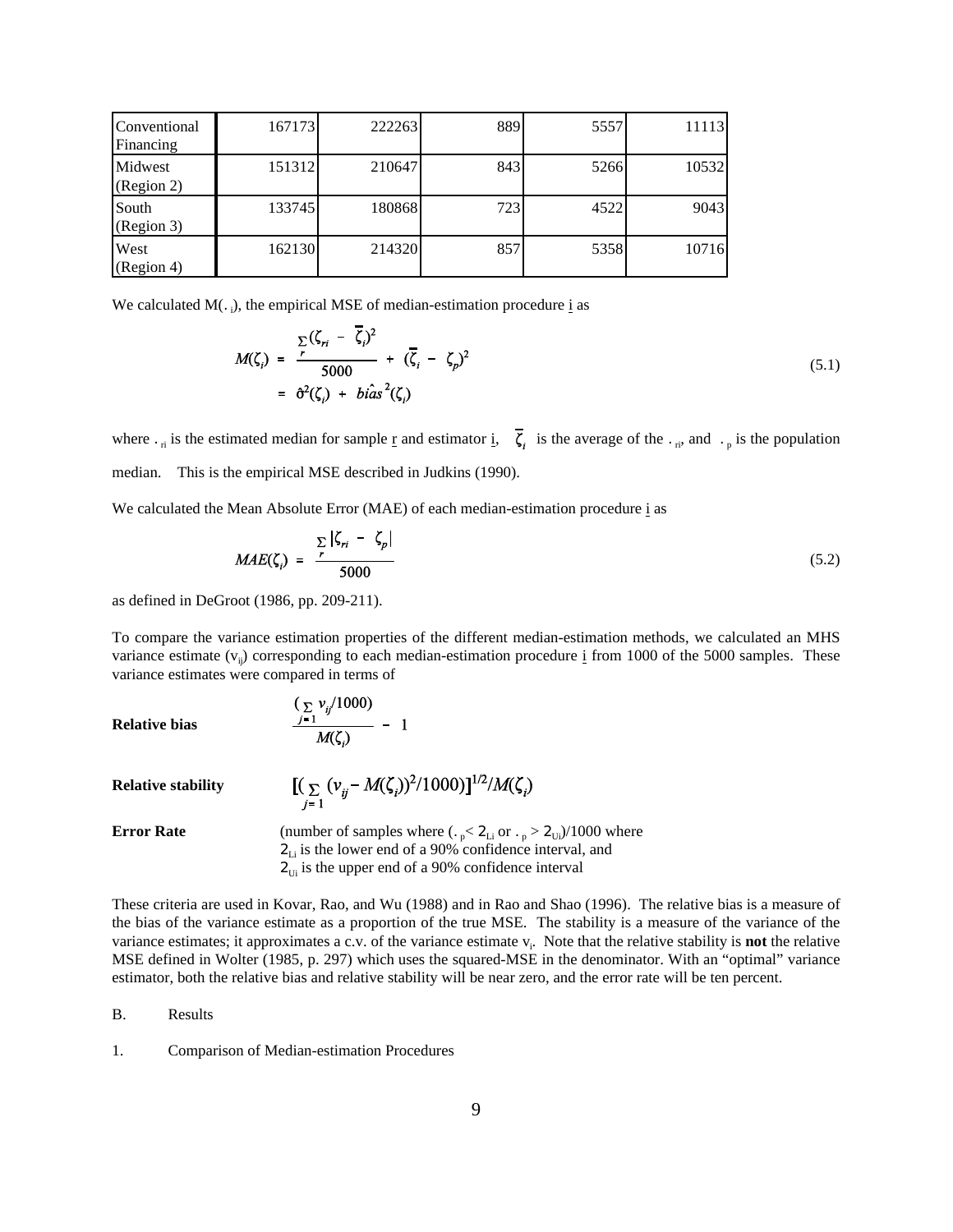Table 3 presents the empirical root MSE, standard error, the bias, and the MAE for each median-estimation procedure from both simulation studies. Each of these statistics was calculated from 5000 samples.

h

| Population   | Median-Estimation | Unclustered Single-Stage Sample |          |        | Clustered Two-stage Sample |                    |          |             |            |
|--------------|-------------------|---------------------------------|----------|--------|----------------------------|--------------------|----------|-------------|------------|
|              | Procedure         | Root<br><b>MSE</b>              | $\rm SE$ | Bias   | <b>MAE</b>                 | Root<br><b>MSE</b> | $\rm SE$ | <b>Bias</b> | <b>MAE</b> |
| Conventional | SM                | 3345                            | 3345     | $-12$  | 2671                       | 3389               | 3374     | 324         | 2733       |
| Financing    | <b>IO2000</b>     | 3320                            | 3316     | 161    | 2698                       | 3346               | 3341     | 189         | 2685       |
|              | <b>IO1000</b>     | 3387                            | 3368     | $-354$ | 2642                       | 3431               | 3420     | $-278$      | 2774       |
|              | IT <sub>4</sub>   | 3351                            | 3340     | 273    | 2673                       | 3378               | 3364     | 311         | 2719       |
|              | IT25              | 3304                            | 3293     | 276    | 2617                       | 3337               | 3321     | 322         | 2664       |
|              | IT50              | 3282                            | 3265     | 329    | 2606                       | 3305               | 3283     | 375         | 2636       |
| Region 2     | SM                | 6316                            | 6287     | $-598$ | 4966                       | 6273               | 6228     | $-753$      | 4959       |
| Midwest      | <b>IO2000</b>     | 6276                            | 6275     | $-127$ | 4992                       | 6335               | 6207     | $-1271$     | 5029       |
|              | <b>IO1000</b>     | 6343                            | 6297     | $-767$ | 4939                       | 6526               | 6280     | $-1774$     | 5204       |
|              | IT4               | 6372                            | 6363     | 328    | 5004                       | 6294               | 6228     | $-908$      | 4979       |
|              | IT25              | 6273                            | 6272     | 127    | 4937                       | 6270               | 6154     | $-1199$     | 4971       |
|              | <b>IT50</b>       | 6220                            | 6218     | 160    | 4936                       | 6224               | 6114     | $-1164$     | 4966       |
| Region 3     | SM                | 3670                            | 3658     | 301    | 2931                       | 3835               | 3752     | 796         | 3054       |
| South        | <b>IO2000</b>     | 3708                            | 3669     | 539    | 2998                       | 3796               | 3739     | 656         | 3011       |
|              | IO1000            | 3742                            | 3740     | 101    | 2941                       | 3809               | 3804     | 212         | 3066       |
|              | IT <sub>4</sub>   | 3718                            | 3662     | 639    | 2951                       | 3814               | 3736     | 766         | 3028       |
|              | IT25              | 3699                            | 3638     | 669    | 2924                       | 3793               | 3711     | 787         | 2992       |
|              | <b>IT50</b>       | 3692                            | 3616     | 745    | 2912                       | 3778               | 3680     | 856         | 2970       |
| Region 4     | SM                | 4385                            | 4382     | $-140$ | 3509                       | 4394               | 4351     | 616         | 3506       |
| West         | <b>IO2000</b>     | 4425                            | 4421     | 185    | 3578                       | 4362               | 4339     | 449         | 3487       |
|              | <b>IO1000</b>     | 4477                            | 4469     | $-258$ | 3530                       | 4411               | 4410     | $-57$       | 3535       |
|              | IT4               | 4414                            | 4403     | 318    | 3514                       | 4383               | 4342     | 599         | 3494       |
|              | IT <sub>25</sub>  | 4376                            | 4364     | 315    | 3460                       | 4334               | 4296     | 573         | 3439       |
|              | IT <sub>50</sub>  | 4367                            | 4350     | 391    | 3455                       | 4320               | 4271     | 644         | 3436       |

Table 3: Empirical Root MSE, Standard Error, Bias, and MAE for Median-Estimation Procedures

These results reinforced our suspicions from the empirical data analysis described earlier. At least for sales price, all six median-estimation procedures perform approximately equally well, with approximately equal root-MSEs and MAEs between procedures in each population.

2. Comparison of MHS Replication Variance Estimation Properties of Median-Estimation Procedures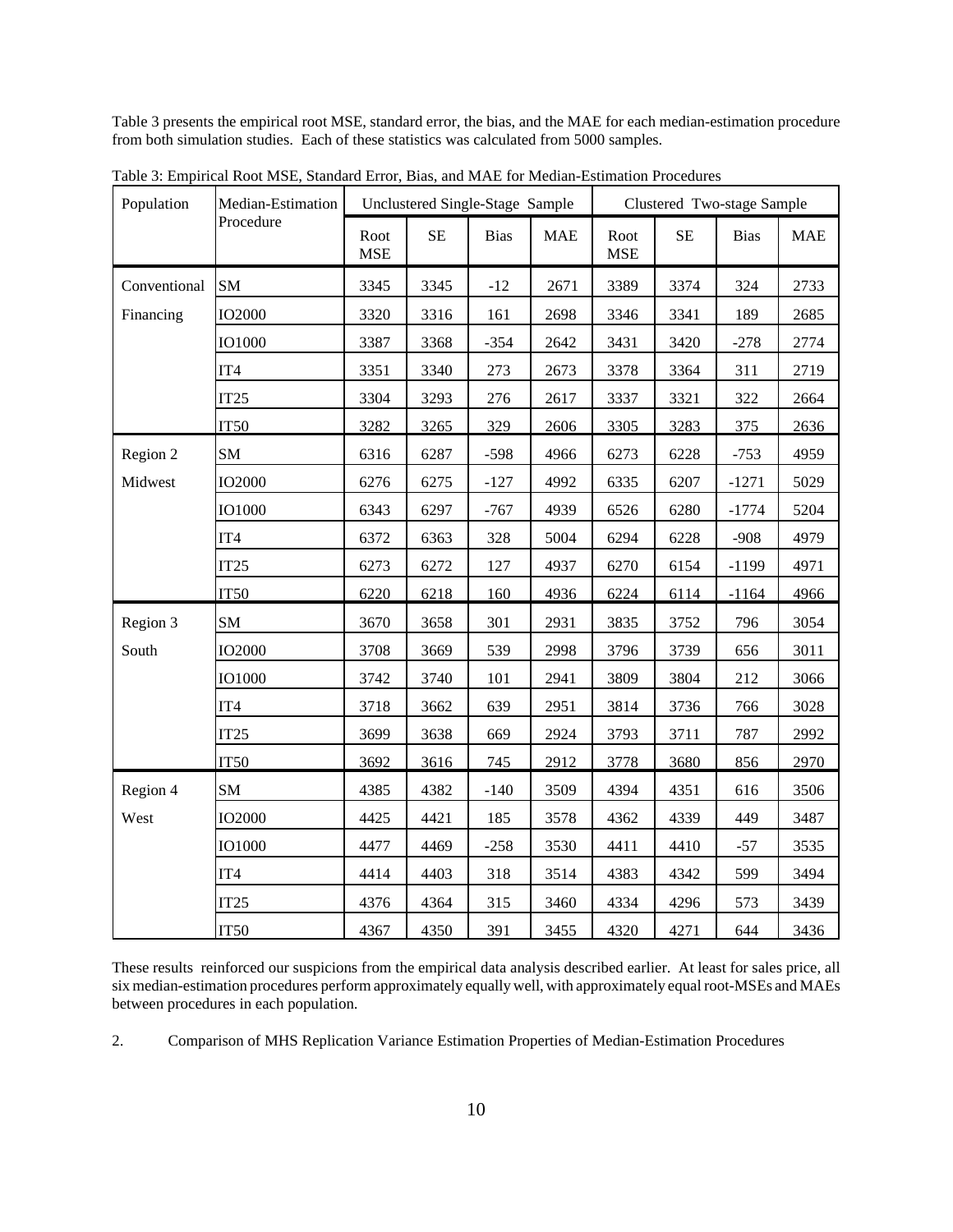When we examined the variance estimation properties for each procedure, the results were quite different. As with our empirical data analysis, we had three very distinctive sets of results. Table 4 summarizes the three different comparison measures for the variance estimates in the four populations. The numerators for the relative bias and stability and the coverage rates are based on 1000 samples. The denominator for the relative bias and stability ("truth") are based on 5000 samples. An asterisk (\*) in the last column of Table 4 indicates that the error rate is significantly different from the nominal error rate of 0.10 using the normal approximation to the binomial distribution at the 90% confidence level.

| Population      | Median-Estimation |                         | <b>Unclustered Single Stage Design</b> |               | Clustered Two-stage Design |                       |               |  |
|-----------------|-------------------|-------------------------|----------------------------------------|---------------|----------------------------|-----------------------|---------------|--|
|                 | Procedure         | Relative<br><b>Bias</b> | Relative<br>Stability                  | Error<br>Rate | Relative<br><b>Bias</b>    | Relative<br>Stability | Error<br>Rate |  |
| Conventional SM |                   | 0.19                    | 0.69                                   | 11.0%         | 0.11                       | 0.58                  | 15.1%*        |  |
| Financing       | <b>I02000</b>     | 0.25                    | 0.35                                   | $6.9\%*$      | 0.25                       | 0.37                  | 9.0%          |  |
|                 | <b>IO1000</b>     | 0.21                    | 0.32                                   | $7.0\%*$      | 0.19                       | 0.33                  | 9.3%          |  |
|                 | IT <sub>4</sub>   | 0.06                    | 0.25                                   | 10.0%         | 0.06                       | 0.27                  | 11.3%         |  |
|                 | IT25              | 0.07                    | 0.25                                   | 10.9%         | 0.06                       | 0.27                  | 11.8%*        |  |
|                 | <b>IT50</b>       | 0.05                    | 0.26                                   | 9.5%          | 0.05                       | 0.28                  | 12.1%*        |  |
| Region 2        | SM                | 0.57                    | 1.24                                   | $7.3\%*$      | 0.41                       | 1.07                  | 7.9%*         |  |
| Midwest         | <b>IO2000</b>     | 0.33                    | 0.44                                   | $6.9\%*$      | 0.23                       | 0.35                  | 8.6%          |  |
|                 | <b>I01000</b>     | 0.30                    | 0.42                                   | $7.0\%*$      | 0.17                       | 0.30                  | 8.7%          |  |
|                 | IT4               | 0.15                    | 0.41                                   | 10.1%         | 0.14                       | 0.41                  | 11.5%*        |  |
|                 | IT25              | 0.16                    | 0.40                                   | 9.8%          | 0.11                       | 0.37                  | 10.4%         |  |
|                 | <b>IT50</b>       | 0.15                    | 0.42                                   | 9.0%          | 0.11                       | 0.40                  | 10.4%         |  |
| Region 3        | SM                | 0.30                    | 0.88                                   | 12.4%*        | 0.15                       | 0.71                  | 11.1%         |  |
| South           | <b>IO2000</b>     | 0.31                    | 0.42                                   | $6.7\%*$      | 0.28                       | 0.39                  | $7.5\%*$      |  |
|                 | <b>IO1000</b>     | 0.29                    | 0.40                                   | $6.7\%*$      | 0.27                       | 0.38                  | $7.3\%*$      |  |
|                 | IT4               | 0.04                    | 0.29                                   | 11.0%         | 0.01                       | 0.28                  | 10.8%         |  |
|                 | IT25              | 0.02                    | 0.28                                   | 11.0%         | $-0.01$                    | 0.27                  | 11.3%         |  |
|                 | <b>IT50</b>       | $0.01\,$                | 0.29                                   | 11.1%         | $-0.02$                    | 0.28                  | 11.9%*        |  |
| Region 4        | SM                | 0.39                    | 0.98                                   | 8.9%          | 0.25                       | 0.79                  | 8.6%          |  |
| West            | <b>IO2000</b>     | 0.32                    | 0.42                                   | $6.2\%*$      | 0.31                       | 0.41                  | $5.2\%*$      |  |
|                 | <b>IO1000</b>     | 0.29                    | 0.39                                   | $6.2\%*$      | 0.28                       | 0.38                  | $5.2\%*$      |  |
|                 | IT <sub>4</sub>   | 0.11                    | 0.32                                   | 8.6%          | 0.10                       | 0.31                  | $7.6\%*$      |  |
|                 | IT25              | 0.10                    | 0.31                                   | 9.4%          | 0.09                       | 0.30                  | $7.5\%*$      |  |
|                 | <b>IT50</b>       | 0.08                    | 0.31                                   | 9.5%          | 0.08                       | 0.31                  | 8.3%*         |  |

Table 4: Relative Bias and Relative Stability for Variance Estimates, and Error Rates for 90% Confidence Intervals

In both studies, the variance estimates of the transformed-data-interpolated medians perform best in terms of relative bias and stability. Specifically,

! The variance estimates of the transformed-data-interpolated medians (IT4, IT25, IT50) have the smallest relative bias. The difference in estimation method is quite pronounced in three of the four populations, where the **largest** relative bias of the transformed-data-interpolated medians is less than one-half the size of the **smallest** relative bias of the original-data-interpolated and sample medians. These results are surprisingly strong for the two-stage clustered design, since the variance estimates are expected to be biased **upwards** (see Section 5.A);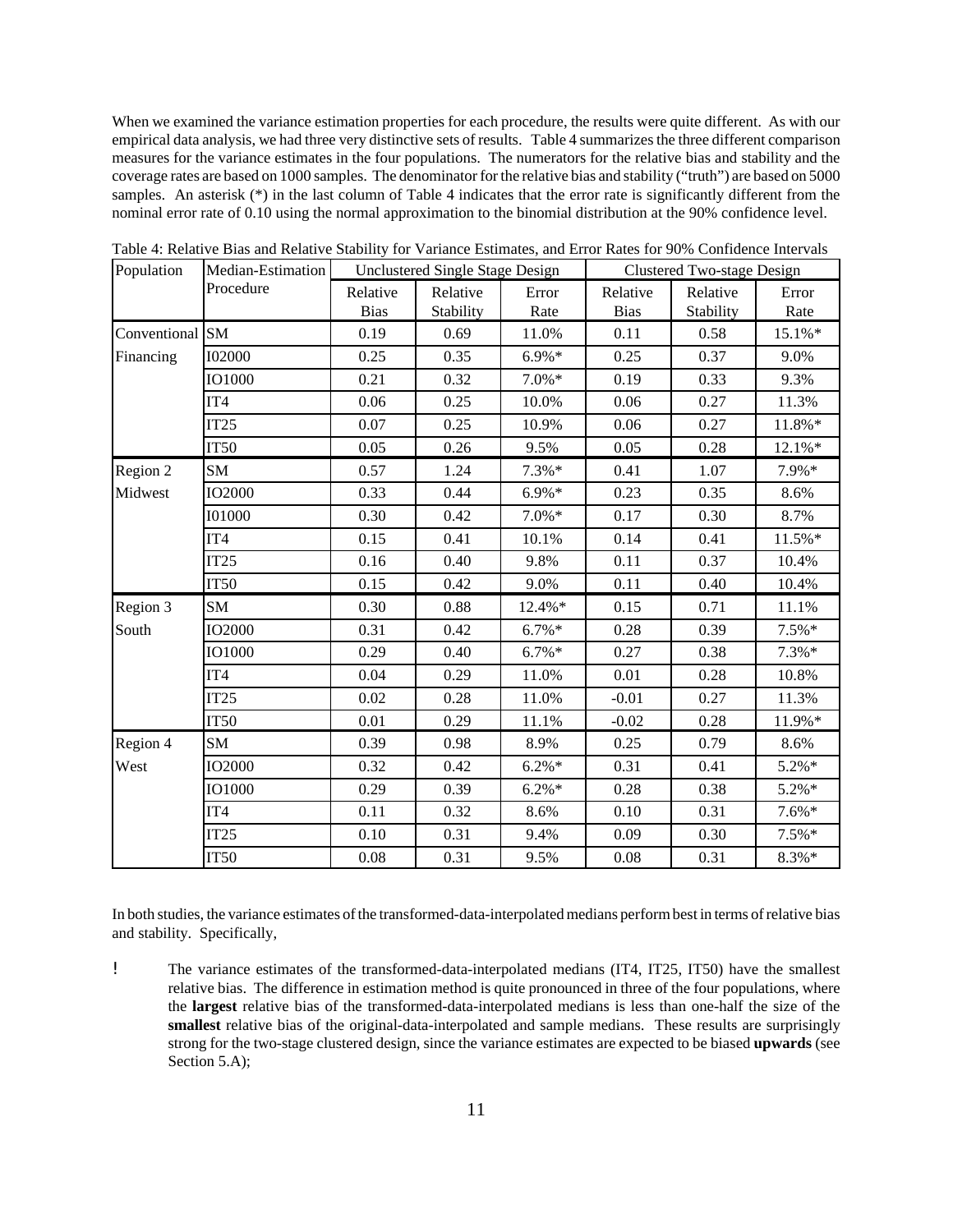! The variance estimates of the interpolated medians had the beststability. The variance estimates of the sample median had the poorest stability in all four populations. This result was expected due to the smoothing effect ofinterpolation. Again, the transformed-data-interpolated medians generally performed better than the originaldata-interpolated medians, although the difference is not as pronounced as in the case of relative bias. Generally, the stability is close with all three bin widths for the transformed-data-interpolated medians.

The results for each median-estimation procedure's confidence interval coverage are not as consistent, varying by design. With the single-stage unclustered design, the confidence intervals constructed from transformed-data-interpolated medians and SEs have the best coverage. In each population, the data-dependent bins (all widths) yield close to nominal or better coverage; in fact, none of these error rates is statistically different from the nominal 10%. The confidence intervals constructed fromoriginal-data-interpolatedmedians and SEs are extremely conservative. Here, the positive bias in the variance estimates makes these intervals unnecessarily wide, thereby reducing the power to make interesting findings. The coverage with the sample median is erratic.

Some of these coverage patterns are repeated in the two-stage clustered design. Again, the coverage with the sample median is erratic, and the coverage rates for the confidence intervals constructed from original-data-interpolated medians are better than nominal (although only significantly better than nominal in two populations). The error rate pattern is quite different for the transformed-data-interpolated medians. In all but the Region 4 population, the coverages rates for the three procedures are worse than nominal. However, with bins of widths 4 and 25, only one error rate is significantly larger than 10%; for bins of width 50, two of these three error rates are significantly larger than 10%. All of the interpolated-data-medians have significantly smaller than nominal error rates in the Region 4 population; consistent with the other population's results, the error rates for the original-data-interpolated medians are the farthest from 10%.

In both studies, the transformed-data-interpolated medians have the best variance estimation properties in terms of relative bias and relative stability by a large margin, regardless of bin width. And, in both studies, the transformed-datainterpolated medians using bins of width 4 or width 25 have excellent confidence interval coverage. Since the transformed-data-interpolated-medians using bins of width 50 or width 25 yielded the "best" estimatorsin terms of root-MSE and MAE in both studies, using linear interpolation on transformed data with bins of width 25 appears to be the best median-estimation procedure in terms of estimation and variance estimation properties.

### **6. Conclusion**

We explored the effect of using variations of two different methods of estimating the median sales price of sold houses: direct estimation versus linear interpolation. Linear interpolation requires classifying continuous data into bins of standard width. This width can be arbitrary, can differ greatly by domain, and may change as the sample distribution changes over time. The linear transformation based on the third quartile appeared to correct this problem. With the transformed data, the bins' widths and locations in the distribution change depending on the data.

Our empirical resultsindicated that the choice of method has a pronounced impact on the variance estimates given MHS replication. Our simulation study examined the properties of the different median-estimation procedures on the MHS replicate variance estimates. In all four simulated populations, the transformed-data-interpolated medians (data dependent bin widths) performed the best, usually by a wide margin. Most critically, this method greatly reduces the overestimation of the variance. Using bins of width 25 on the transformed scale (41 bins total) yielded the best median sales price estimates and variance estimates, given MHS replication and is our recommended method for the Survey of Construction.

The recommended method has several advantages. First, it's adaptive. It works well for a variety of distributions, because the bin widths themselves depend on the distribution at hand. Second, it saves computing resources by avoiding sorting half-samples. Third, the data-dependent -intervals can be easily incorporated into generalized survey-processing software. Finally, it gives better estimates and MHS replicate variance estimates (at least for sales price of sold houses). We expect that these results are generalizable for other continuous distributions as well, although obviously this conjecture should be tested on other data sets. Other areas for future research include examining the relationship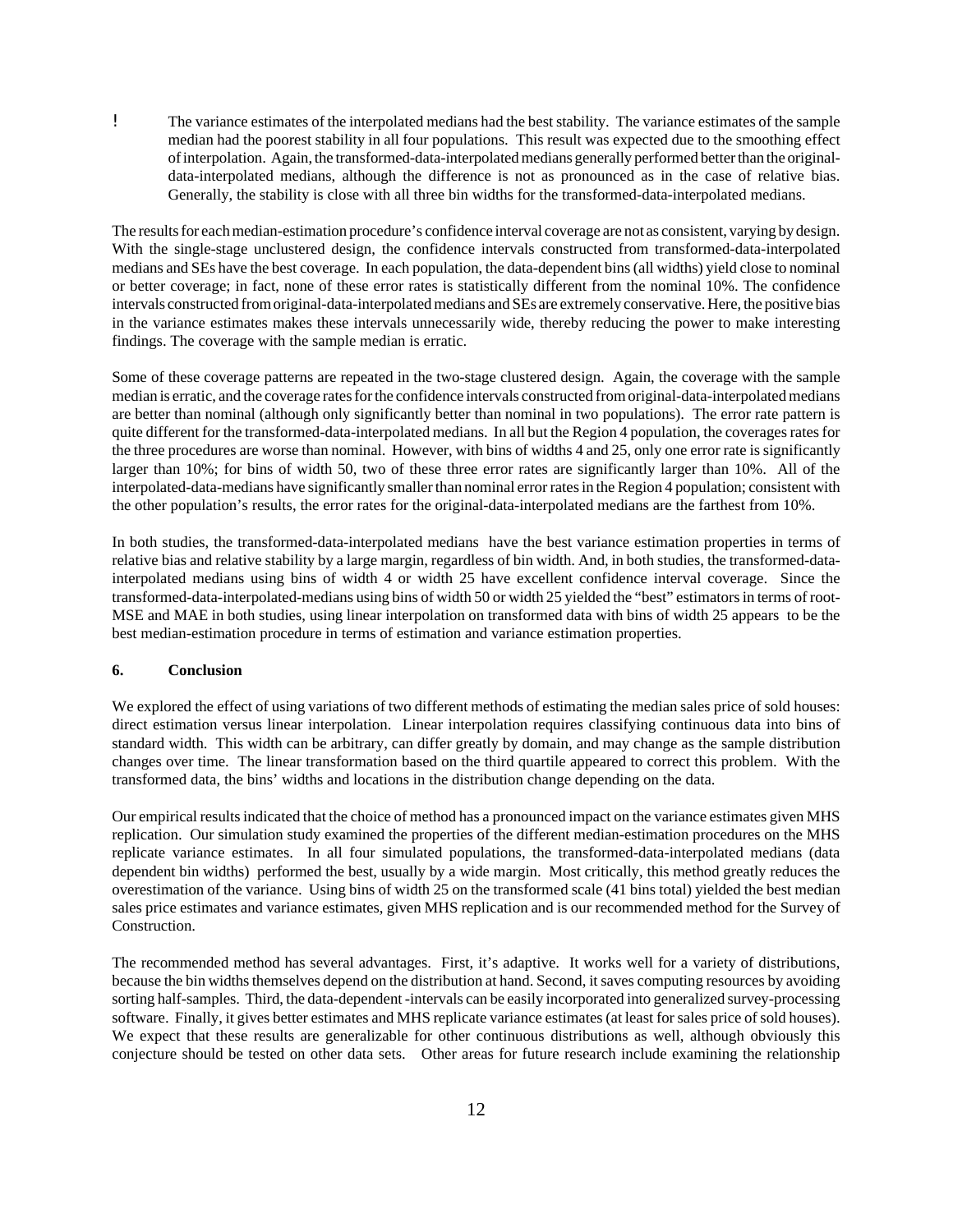between sample size and precision ofthe median estimates, examining alternative bin sizes, and exploring the robustness of the recommended procedure with different replicate variance estimation procedures.

### **Acknowledgments**

The authors would like to thank Elizabeth Huang and James Fagan of the U.S. Census Bureau, two anonymousreferees, and the associate editor for their helpful comments on earlier versions of this manuscript, and J.N.K Rao for his useful comments on the original simulation study. This paper reports the results of research and analysis undertaken by Census Bureau staff. It has undergone a more limited review than official Census Bureau publications. This report is released to inform interested parties of research and to encourage discussion.

### **References**

- DeGroot, Morris (1986). Probability and Statistics. Reading, MA: Addison-Wesley Publishing, Inc.
- Fay, Robert E. (1989). Theory and Application of Replicate Weighting for Variance Calculations. *Proceedings of the Section on Survey Research Methods*, American Statistical Association.
- Fay, Robert E. (1995), "VPLX: Variance Estimation for Complex Surveys, Program Documentation," unpublished Bureau of the Census Report.
- Hoaglin, D.C. and Iglewicz, B. (1987). Fine-tuning Some Resistant Rules for Outlier Labeling. *Journal of the American Statistical Association*, **83**, pp. 1147-1149.
- Judkins, David R. (1990). Fay's Method for Variance Estimation. *Journal of Official Statistics,* **6**, pp. 223-239.
- Kovar, J.G, Rao, J.N.K, and Wu, C.F.J. (1988). Bootstrap and Other Methods to Measure Errors in Survey Estimates. *The Canadian Journal of Statistics*, **16**, pp. 25-45.
- Kovacevic, Milorad and Yung, Wesley (1997). Variance Estimation for Measures of Income Inequality and Polarization -- An Empirical Study. *Survey Methodology*, **23**, pp. 41-52.
- Luery, Donald M (1990). Survey of Construction Technical Paper. Unpublished draft Bureau of the Census internal documentation.
- Naylor, Thomas H., Balintfy, Joseph L., Burdick, Donald S., and Chu, Kong (1968). Computer Simulation Techniques. New York: John Wiley and Sons, Inc.
- Rao, J.N.K., Wu, C.F.J., and Yue, K. (1992). Some Recent Work on Resampling Methods for Complex Surveys. *Survey Methodology*, **18**, pp. 209-217.
- Rao, J.N.K. and Shao, J. (1996). On Balanced Half-Sample Variance Estimation in Stratified Random Sampling. *Journal of the American Statistical Association,* **91**, pp. 343-348.
- Snedecor, George W. and Cochran, William G. (1980). Statistical Methods. Iowa: The Iowa State University Press.
- Thompson, Katherine J. (1998). *Evaluation of Modified Half-Sample Replication for Estimating Variances for the Survey of Construction (SOC)*. Washington, DC: U.S. Bureau of the Census. (Technical Report #ESM-9801, available from the Economic Statistical Methods and Programming Division).